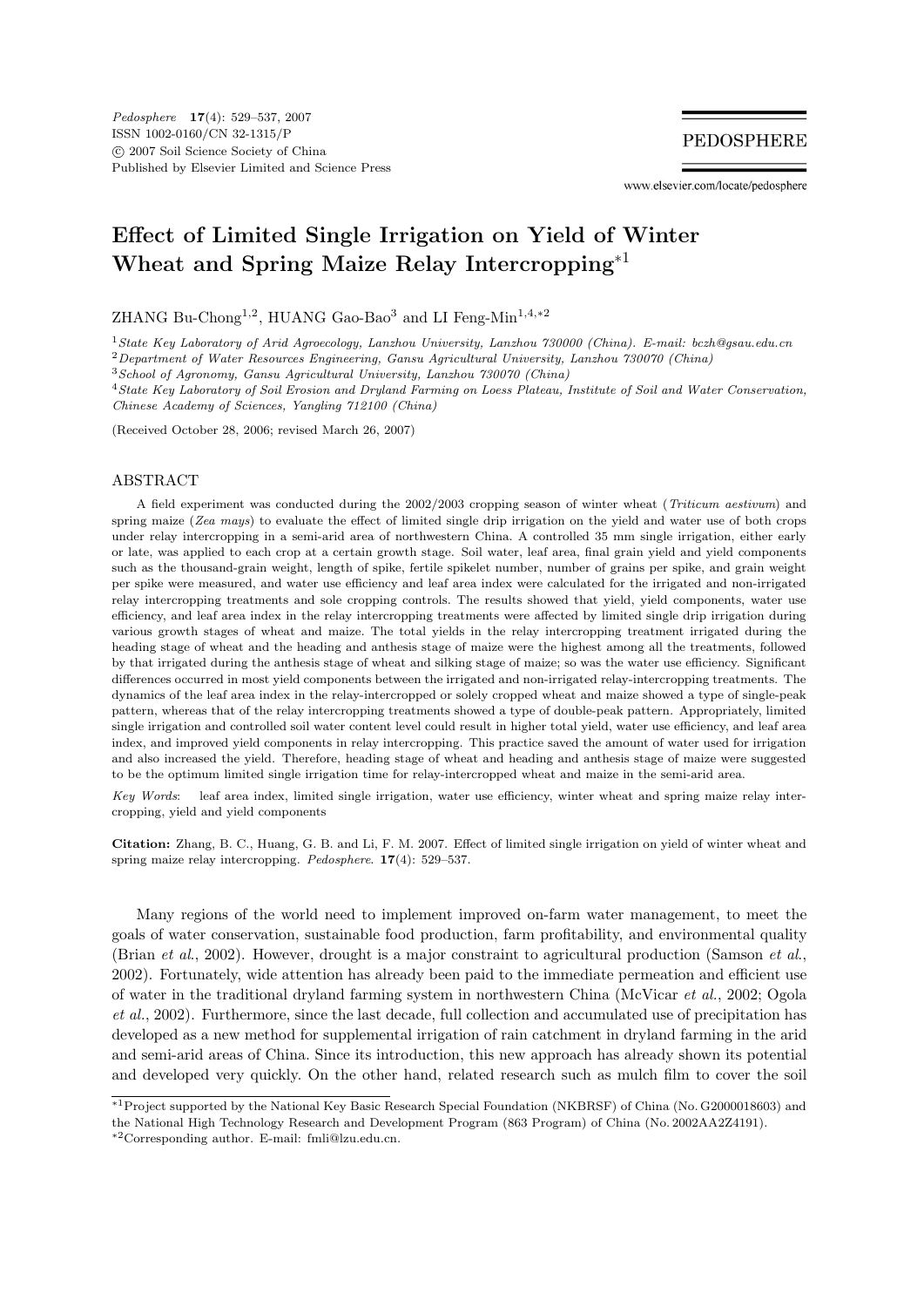surface, rainfall storage in the root zone by tillage measures, water-saving irrigation methods to reduce soil evaporation, and water percolation from the root zone and enhanced rainfall and irrigation water storage in the root zone has been done to improve water use efficiency (WUE) (Kang *et al*., 2002a). In addition, the 7th International Conference on Rain Irrigation in Beijing during June 1995 has promoted further development and use of rain catchment, and thus enhanced the development of highly efficient techniques of supplemental irrigation in the rain catchment.

Water plays an important role in inhibiting the yields of crops and is, therefore, the most important ecological factor determining crop growth and development. Limited irrigation controls soil water deficit at certain stages of crop growth and is a very important practice in recent years in places where water resources are limited (Asseng *et al.*, 1998; Plant *et al.*, 1998; Stone *et al.*, 2001; Fabeiro *et al.*, 2002). Many studies on the effect of limited irrigation on yield performance and WUE have shown that proper supplemental irrigation can increase crop yield and WUE by improving the soil water conditions significantly (Howell, 1998; Kang *et al*., 2002b). It has been found that yield of spring wheat can be significantly increased by 20%–45% with 30 to 60 mm of water irrigation during its jointing stage. Supplemental irrigation of maize during the early floret differentiation stage (EFDS) provided a yield increase of 89.2% and about 41.6% of irrigation productivity improvement (Zhang, 1998). These studies also suggested that on the basis of reasonable fertilizer application it was feasible to obtain a winter wheat yield of 6.750 kg ha<sup>-1</sup> with 50 mm of irrigation during the critical period of water demand in semi-humid but seasonable drought areas.

In the traditional agricultural irrigation, yield increase was mainly attained from the amounts of water used in irrigation satisfying the biological characteristics of water demand (Ehdaie, 1995; Deng *et al*., 2002). Various researchers also investigated how to attain the best productive effects through limited water in arid and semi-arid areas (Zhang J. *et al*., 1998; Zhang H. *et al*., 1998). Recently, it was the economic efficiency brought about per unit water that attracted the researchers (Fabeiro *et al*., 2001; Kang *et al*., 2002a). Therefore, improving crop yield and economic efficiency per unit water in agriculture is the essential and terminal aim both for sole cropping and relay intercropping.

This study aimed to evaluate the effect of limited single drip irrigation on the yield and water use of winter wheat and spring maize relay intercropping in a semi-arid area of northwestern China, to provide some information on how to control soil water and manage winter wheat together with spring maize in a relay-intercropping system under dryland farming through proper application of supplemental drip irrigation during various crop growth stages.

#### MATERIALS AND METHODS

A field experiment was conducted in Jingchuan County, Gansu Province of China (about 106◦ 44 – 107◦ 36 E, 35◦ 27 –36◦ 16 N), in a semi-arid area of northwestern China. This area was characterized by a mean temperature of 5.89 °C, a total solar radiation ranging between 544.3 and 565.2 KJ cm<sup>-2</sup>, an average precipitation of 525 mm per year, an accumulated temperature ( $> 10 °C$ ) of 2700 to 3400 °C, and a total frost-free time of about 160 days. The soil, clay loam with moderate fertility and a pH of 8.4, contained 10.0 g kg<sup>-1</sup> organic matter, 0.75 g kg<sup>-1</sup> total nitrogen, 60 mg kg<sup>-1</sup> available nitrogen, 8.5 mg kg−<sup>1</sup> phosphorus, and 240 mg kg−<sup>1</sup> potassium. Some selected physical and chemical properties of the soil at various depths determined by the traditional methods as described by Shi (1988) are presented in Table I.

The relay intercropping was initiated with wheat (cultivar Longjian No. 127), followed by maize (cultivar Zhongdan No. 2). The seasonal precipitation distribution for the experimental year is presented in Table II. The total precipitation from seedling of wheat to harvest of maize during the whole 2002/2003 growing season amounted to 364.6 mm, which was distributed extremely unevenly throughout the year. Furthermore, the precipitation from sowing of wheat to its turning green was only 46.5 mm, and that from grain filling of maize to its maturity was only 21.7 mm.

There were five winter wheat and spring maize relay-intercropping treatments (WC1–WC5) and two